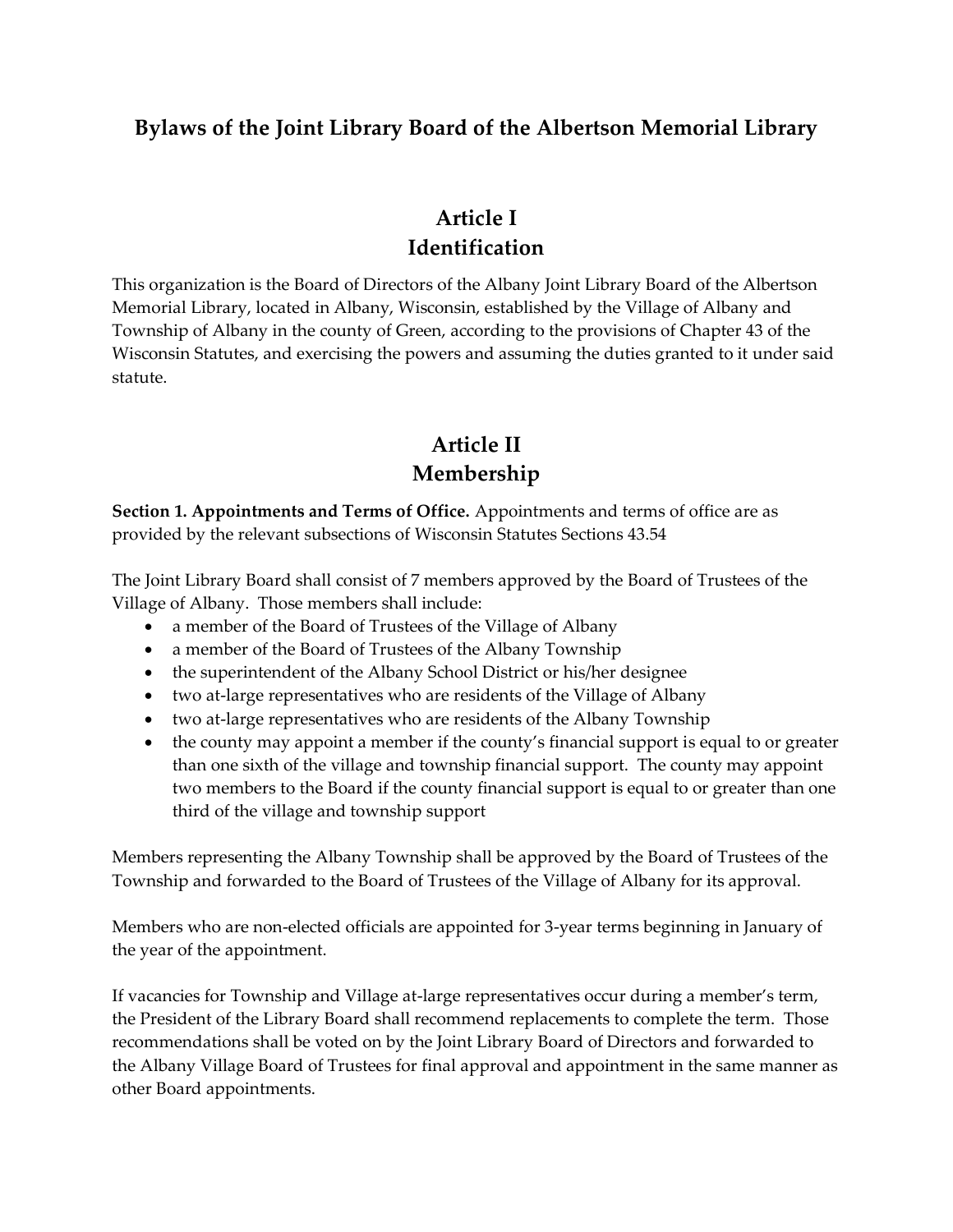**Section 2. Meeting Attendance.** Members shall be expected to attend all meetings except as they are prevented by a valid reason.

## **Article III Officers**

**Section 1.** The officers shall be a president, a vice president, a secretary, and a treasurer, elected for a one-year term from among the appointed trustees in January of each year. No member shall hold more than one office at a time. Vacancies in office shall be filled by vote at the next regular meeting of the Board after the vacancy occurs.

**Section 2**. The president shall preside at meetings of the Board, authorize calls for special meetings, appoint all committees, execute all documents authorized by the Board, serve as an ex-officio voting member of all committees except the nominating committee, co-sign all checks drawn on funds held in custody of the library (independently of the municipality), and generally perform all duties associated with the office of president.

**Section 3.** The vice president, in the event of the absence or disability of the president, or of a vacancy in that office, shall assume and perform the duties and functions of the president.

**Section 4.** The secretary shall keep true and accurate minutes of all meetings of the Board, shall issue notice of all regular and special meetings, and shall perform such other duties as are generally associated with the office of secretary. The library director or a member of the staff may be designated by the Board to perform any or all of the above duties.

**Section 5.** The treasurer shall co-sign all checks drawn on funds held by the library, sign all vouchers for disbursements from the library fund, and perform such duties as generally devolve upon the office. As a substitute for signing all individual vouchers for disbursement, the treasurer may sign a copy of the bills report submitted by the director for Board approval after the bills have been approved by the Board. The signed bills report shall be submitted to the village along with the vouchers as payment authorization.

**Section 6.** By statute, the financial secretary must make an annual report to the Board showing in detail the amount, investment, income, and disbursements from the funds in his or her charge.

**Section 7**. All spending of budgeted funds requires the approval of the Board. Spending of donated funds (funds held in custody of the library independently of the municipality) also requires the approval of the Board. For donated funds, the Board shall determine a threshold amount and all payment obligations equal to or greater than that amount shall require Board approval prior to creating an obligation for payment. Spending donated funds in an amount less than the established threshold does not require prior Board approval. Those purchases are required to be approved by the Board in the Director's next financial report to the Board,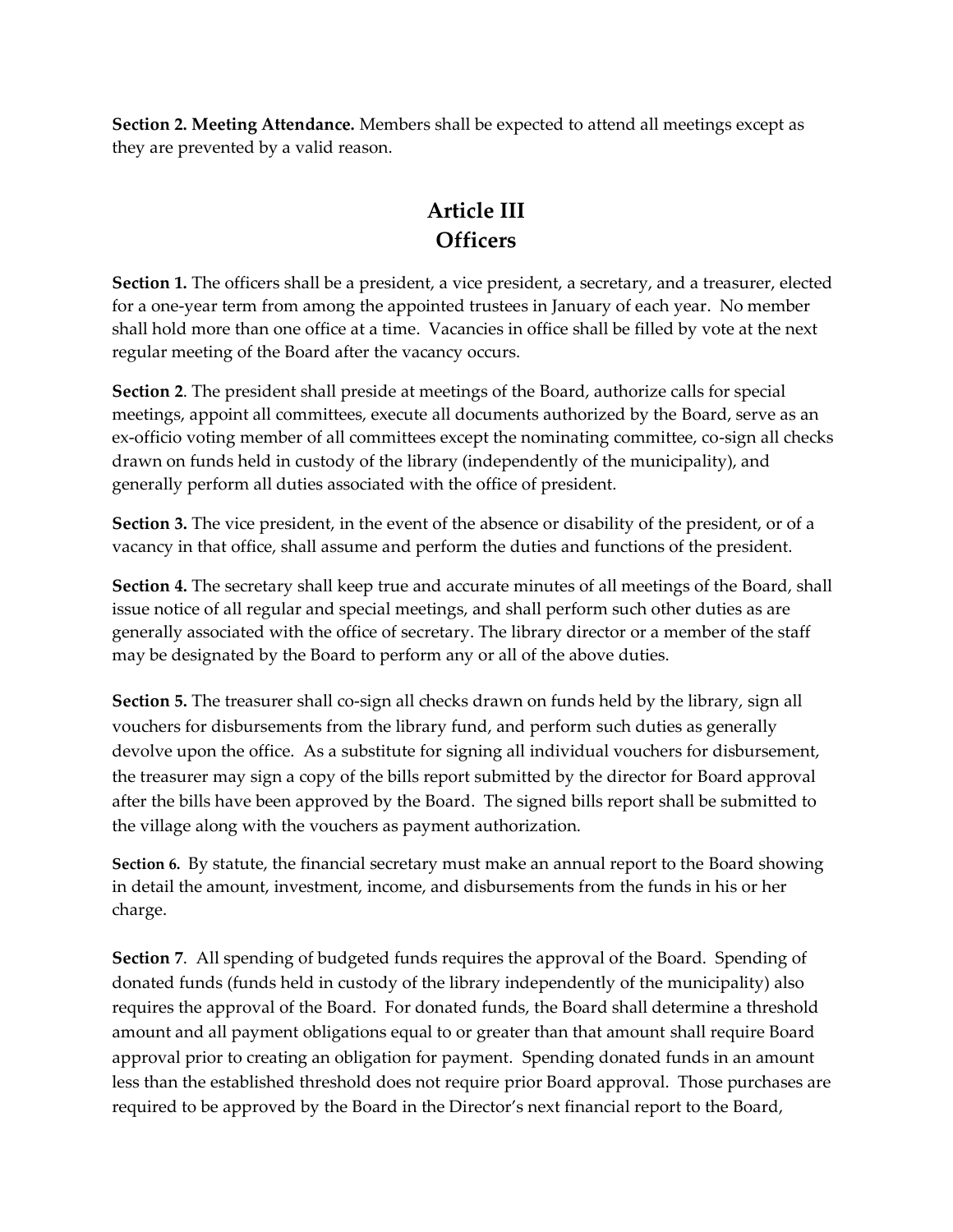usually monthly. All checks written to use donated funds require two signatures. The Director, the Board President, and the Board Treasurer shall be authorized signers on the donations checking account.

## **Article IV Meetings**

**Section 1. Regular Meetings.** The regular meetings shall be held each month, the date and hour to be set by the Board.

**Section 2. Annual Meeting.** The annual meeting, which shall be for the purpose of reviewing the prior year's final finances, shall be held at the time of the regular meeting in February of each year.

**Section 3. Agendas and Notices.** Meeting agendas and notices shall indicate the time, date, and place of the meeting and indicate all subject matters intended for consideration at the meeting.

**Section 4. Minutes.** Minutes of all meetings shall, at a minimum, indicate Board members present, all items of business, all motions (except those that were withdrawn), and the result of all votes taken. Current Board minutes shall be posted on a bulletin Board in the library.

**Section 5. Special Meetings.** Special meetings may be called at the direction of the President, or shall be called at the written request of two Board members, for the transaction of business as stated in the call for the meeting. Except in cases of emergency, at least 48 hours notice shall be given. In no case may less than two hours notice be given.

**Section 6. Quorum.** A quorum for the transaction of business at any meeting shall consist of a majority of the members of the Board present in person or via a virtual meeting.

**Section 7. Open Meetings Law Compliance.** All Board meetings and all committee meetings shall be held in compliance with Wisconsin's open meetings law (Wisconsin Statutes Sections 19.81 to 19.98).

**Section 8. Parliamentary Authority.** The rules contained in *Robert's Rules of Order*, latest revised edition [or *The Standard Code of Parliamentary Procedure* by Alice F. Sturgis], shall govern the parliamentary procedure of the meetings, in all cases in which they are not inconsistent with these bylaws and any statutes applicable to this Board.

## **Article V Committees**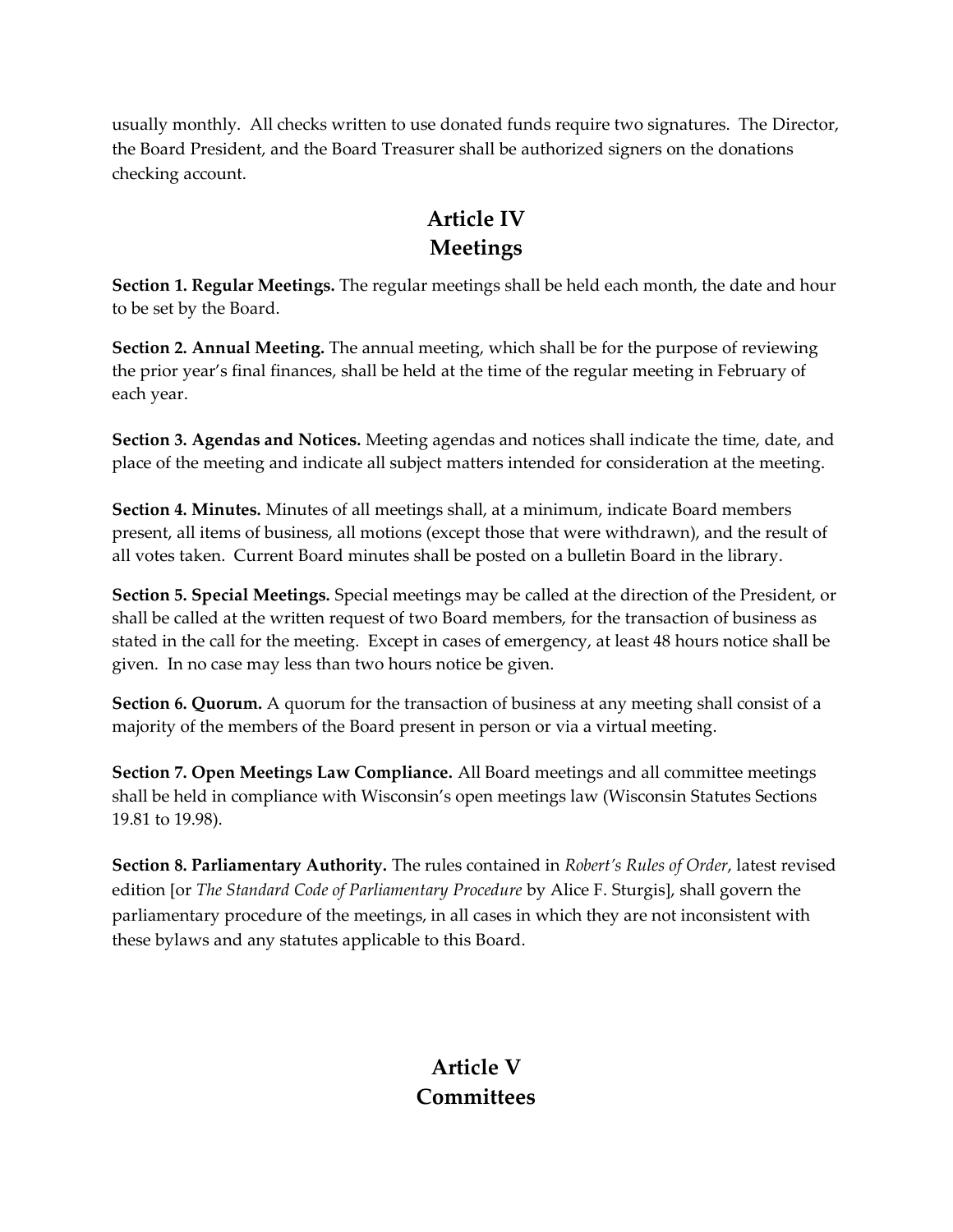**Section 1. Standing and Ad Hoc Committees.** The Joint Library Board of the Albertson Memorial Library has no Standing Committees. Ad hoc committees for the study of special problems shall be appointed by the president, with the approval of the Board, to serve until the final report of the work for which they were appointed has been filed. These committees may also include staff and public representatives, as well as outside experts.

**Section 2.** No committee shall have other than advisory powers.

### **Article VI Duties of the Board of Directors**

**Section 1.** Legal responsibility for the operation of the Albertson Memorial Library is vested in the Board of Directors. Subject to state and federal law, the Board has the power and duty to determine rules and regulations governing library operations and services.

**Section 2.** The Board shall select, appoint and supervise a properly certified and competent library director, and determine the duties and compensation of all library employees.

**Section 3.** The Board shall approve the budget and make sure that adequate funds are provided to finance the approved budget.

**Section 4**. The Board shall have exclusive control of the expenditure of all moneys collected, donated or appropriated for the library fund and shall audit and approve all library expenditures.

**Section 5.** The Board shall supervise and maintain buildings and grounds, as well as regularly review various physical and building needs to see that they meet the requirements of the total library program.

**Section 6.** The Board shall study and support legislation that will bring about the greatest good to the greatest number of library users.

**Section 7.** The Board shall cooperate with other public officials and Boards and maintain vital public relations.

**Section 8.** The Board shall approve and submit the required annual report to the Wisconsin Department of Public Instruction, and the village Board, and the town Board.

## **Article VII Library Director**